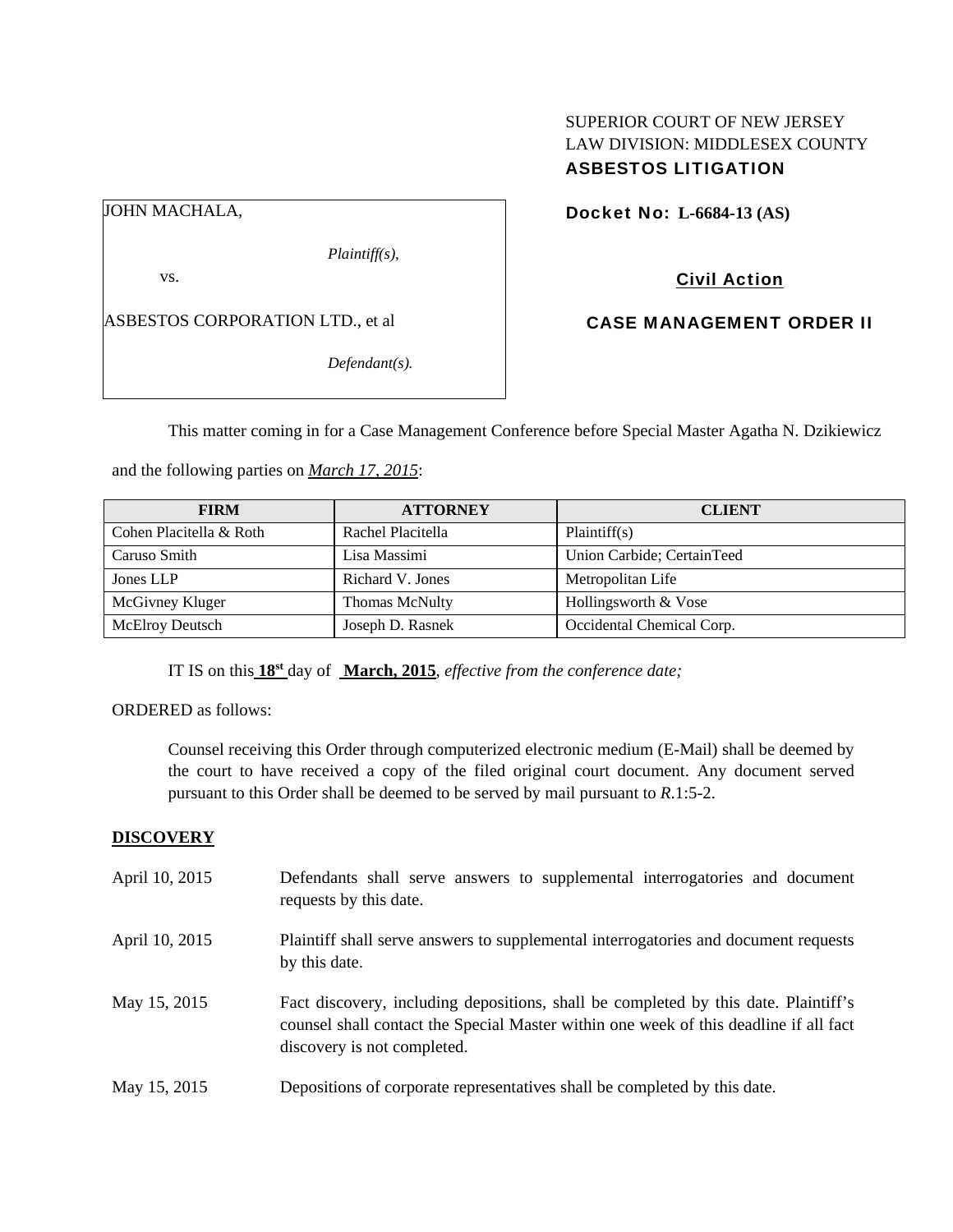## **EARLY SETTLEMENT**

May 22, 2015 Settlement demands shall be served on all counsel and the Special Master by this date.

## **SUMMARY JUDGMENT MOTION PRACTICE**

- June 12, 2015 Summary judgment motions shall be filed no later than this date.
- July 10, 2015 Last return date for summary judgment motions.

## **MEDICAL DEFENSE**

- April 30, 2015 Plaintiff shall serve medical expert reports by this date.
- July 31, 2015 Defendants shall identify its medical experts and serve medical expert reports, if any, by this date. **In addition, defendants shall notify plaintiff's counsel (as well as all counsel of record) of a joinder in an expert medical defense by this date.**

#### **LIABILITY EXPERT REPORTS**

- May 29, 2015 Plaintiff shall identify its liability experts and serve liability expert reports or a certified expert statement by this date or waive any opportunity to rely on liability expert testimony.
- July 31, 2015 Defendants shall identify its liability experts and serve liability expert reports, if any, by this date or waive any opportunity to rely on liability expert testimony.

#### **EXPERT DEPOSITIONS**

August 14, 2015 Expert depositions shall be completed by this date. To the extent that plaintiff and defendant generic experts have been deposed before, the parties seeking that deposition in this case must file an application before the Special Master and demonstrate the necessity for that deposition. To the extent possible, documents requested in a deposition notice directed to an expert shall be produced three days in advance of the expert deposition. The expert shall not be required to produce documents that are readily accessible in the public domain.

#### **PRE-TRIAL AND TRIAL**

| May 6, 2015 @ 10:00am     | Telephone settlement conference. Counsel shall contact the Special<br>Master's Office the day before with the telephone number of the<br>attorney handling the conference.                                                                                                                                                                        |  |
|---------------------------|---------------------------------------------------------------------------------------------------------------------------------------------------------------------------------------------------------------------------------------------------------------------------------------------------------------------------------------------------|--|
| August 14, 2015 @ 10:30am | Settlement conference. All defense counsel shall appear with authority<br>to negotiate settlement and have a representative authorized to negotiate<br>settlement available by phone. Any request to be excused from the<br>settlement conference shall be made to the Special Master no later than<br>4:00pm of the day prior to the conference. |  |

\_\_\_\_\_\_\_\_\_\_\_\_\_\_\_\_\_\_\_\_\_\_\_\_\_\_\_\_\_\_\_\_\_\_\_\_\_\_\_\_\_\_\_\_\_\_\_\_\_\_\_\_\_\_\_\_\_\_\_\_\_\_\_\_\_\_\_\_\_\_\_\_\_\_\_\_\_\_\_\_\_\_\_\_\_\_\_\_\_\_\_\_\_\_\_\_\_\_\_\_\_\_\_\_\_\_\_\_\_\_